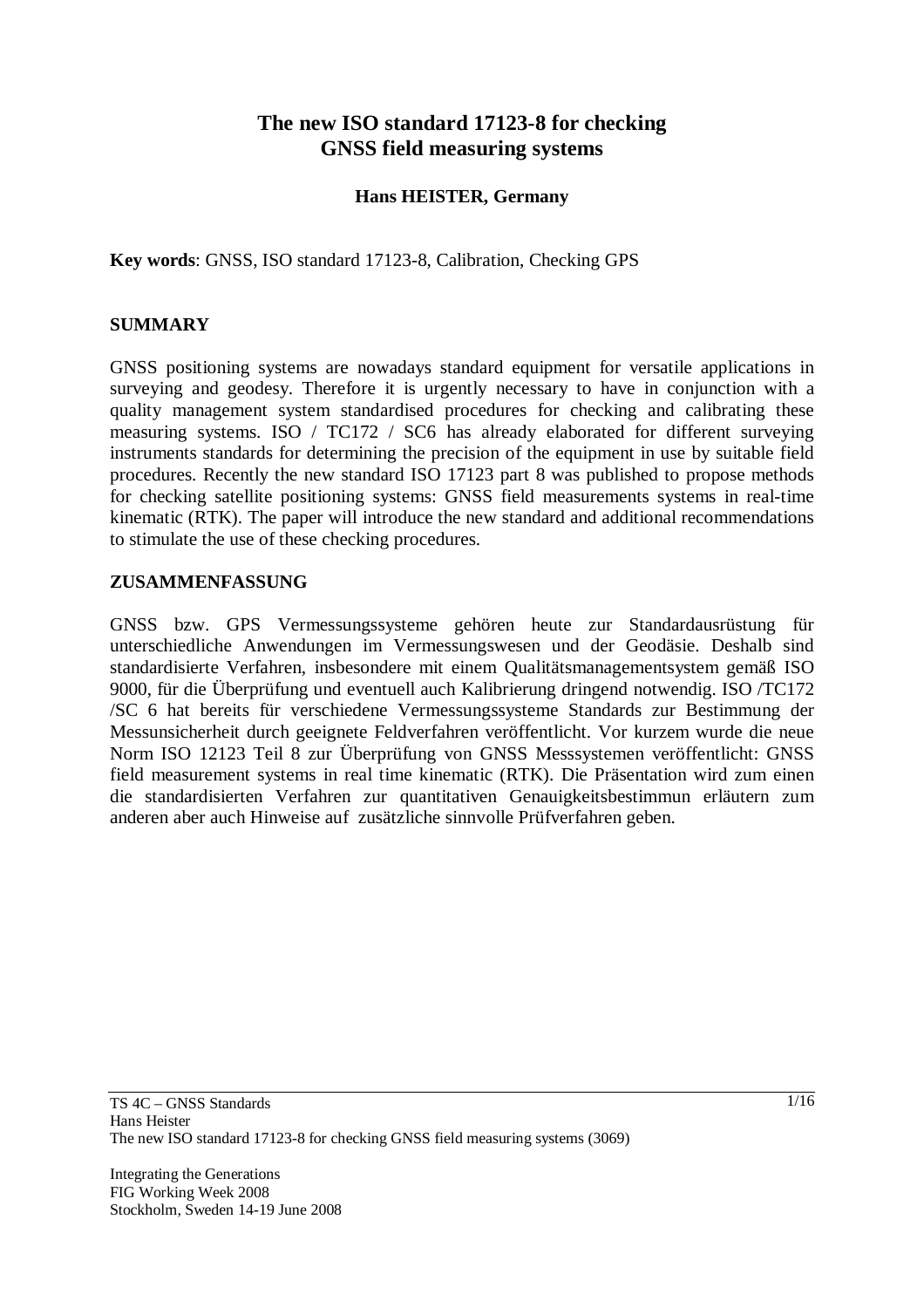## **The new ISO standard 17123-8 for checking GNSS field measuring systems**

#### **Hans HEISTER, Germany**

## **1. INTRODUCTION**

Checking and calibration of measuring devices are traditional tasks of all metrological oriented engineers. The necessity for this is justified in the fact that all measuring processes are influenced as well by random as by systematic errors. Also surveyors have the task and duty to report reliable measurement results and reasonable accuracy data. In the past years, however, new technologies and an increasing complexity of the measuring equipment - this applies in special to GNSS(GPS)-measuring systems - complicated the introduction of new testing methods and made it even impossible in some areas. The associated discussion about the proven procedures for testing individual components in comparison to the comprehensive system check / calibration is in full course (Hennes, Ingensand, 2000, Rüeger, Brunner, 2000, Heister, H., u.a., 2005). Additional the introduction of the procedures for evaluating "uncertainty in measurement" is initiated quite recently.

Regarding the special sensor technology treated here, the question, which is the preferred test procedure, can not clearly be answered. Nevertheless, the antenna calibration is a testing method already practised since longer (Wübbena u.a., 2000, Rothacher, 2001, Wanninger, 2002), which gained importance in particular in connection with the reference station networks. However, for these procedures special calibration facilities and high expertise are necessary. Since the functionality of the individual components both of hard and software is not known in detail anymore to the normal GPS user, for the geodetic practice only remains the system testing. In doing so, it should not be excluded to examine thereby individual influence parameters.

In the last year finally the new standard ISO 17123 part 8 "GNSS field measurement systems in real time kinematic (RTK)" was published. Though GPS was already introduced appr. 15 years ago as a geodetic positioning technique it lasted until today to make with this standard a first move in the right direction.

Apart from the general necessity to work out such testing methods for practice a modern quality management system (ISO 9000) additionally requires also a confirmation system for measuring devices. This usually contains among testing of the functionality also still the traceability of the measurand. In the following presentation a review of the new standard is given; further on other useful testing methods and recommendations for checking GNSS devices are discussed. For a deepened view of checking / testing / calibrating of GPS real time systems is referred to the references at the end of this paper.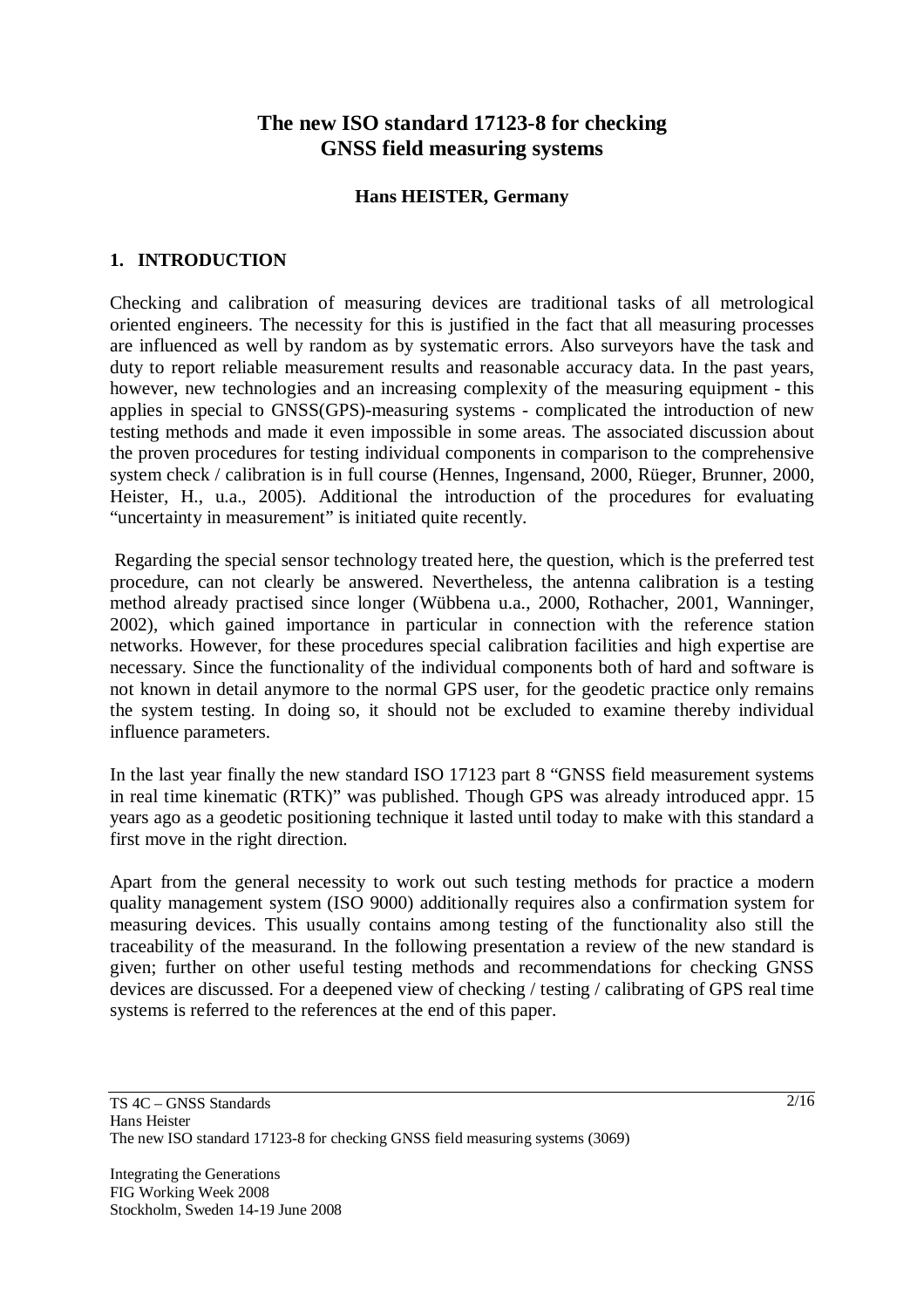



Integrating the Generations FIG Working Week 2008 Stockholm, Sweden 14-19 June 2008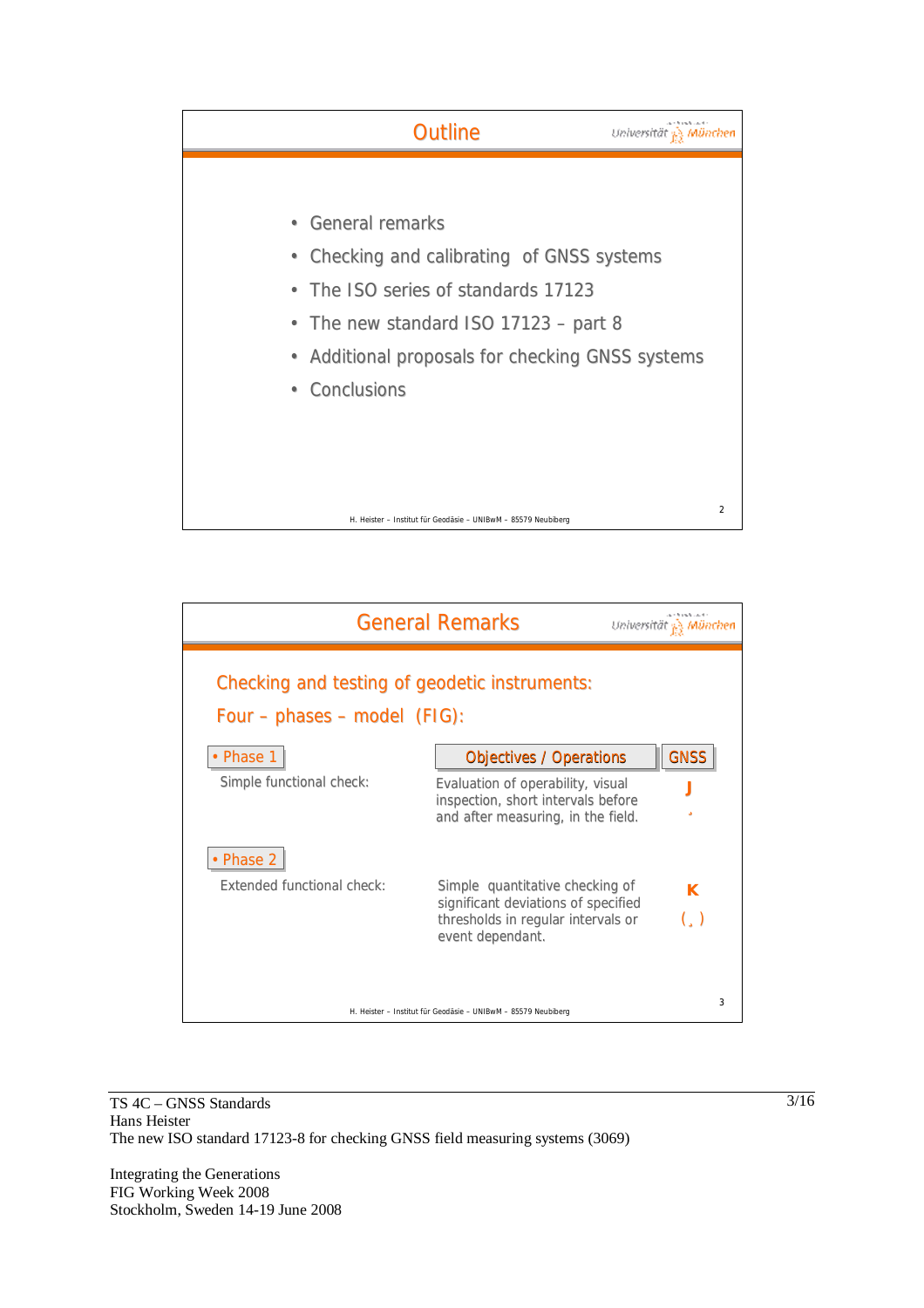



Integrating the Generations FIG Working Week 2008 Stockholm, Sweden 14-19 June 2008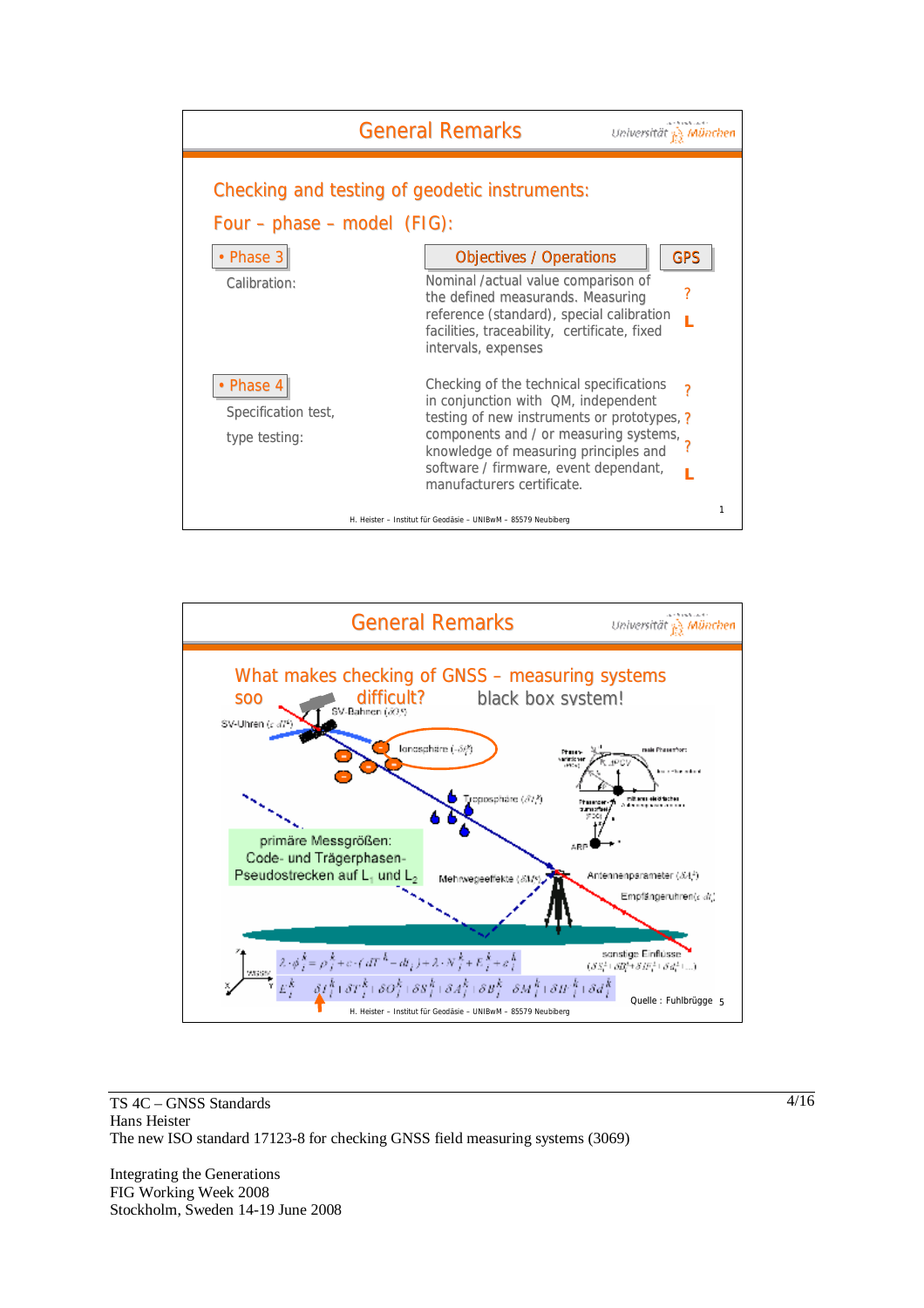



Integrating the Generations FIG Working Week 2008 Stockholm, Sweden 14-19 June 2008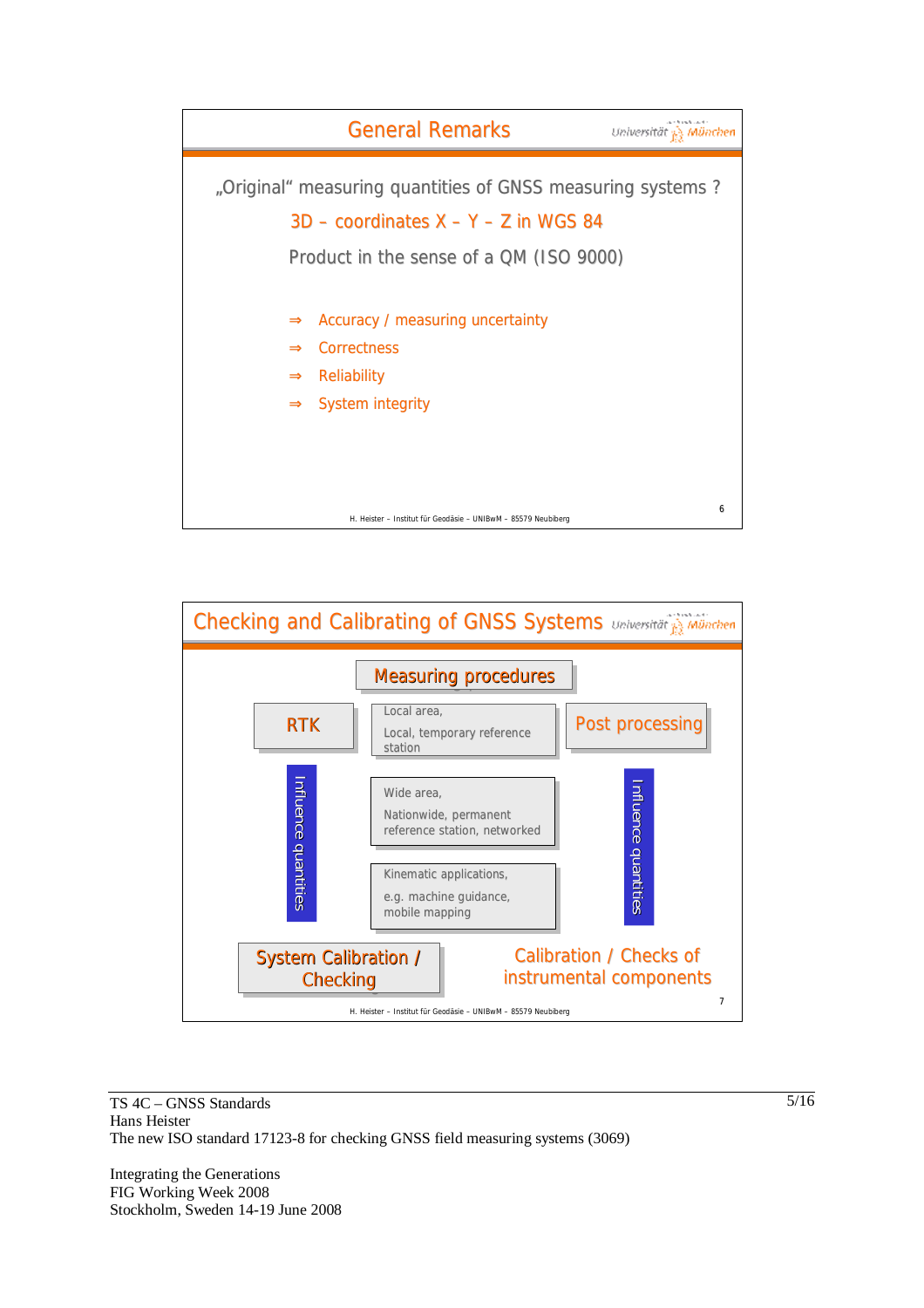



Integrating the Generations FIG Working Week 2008 Stockholm, Sweden 14-19 June 2008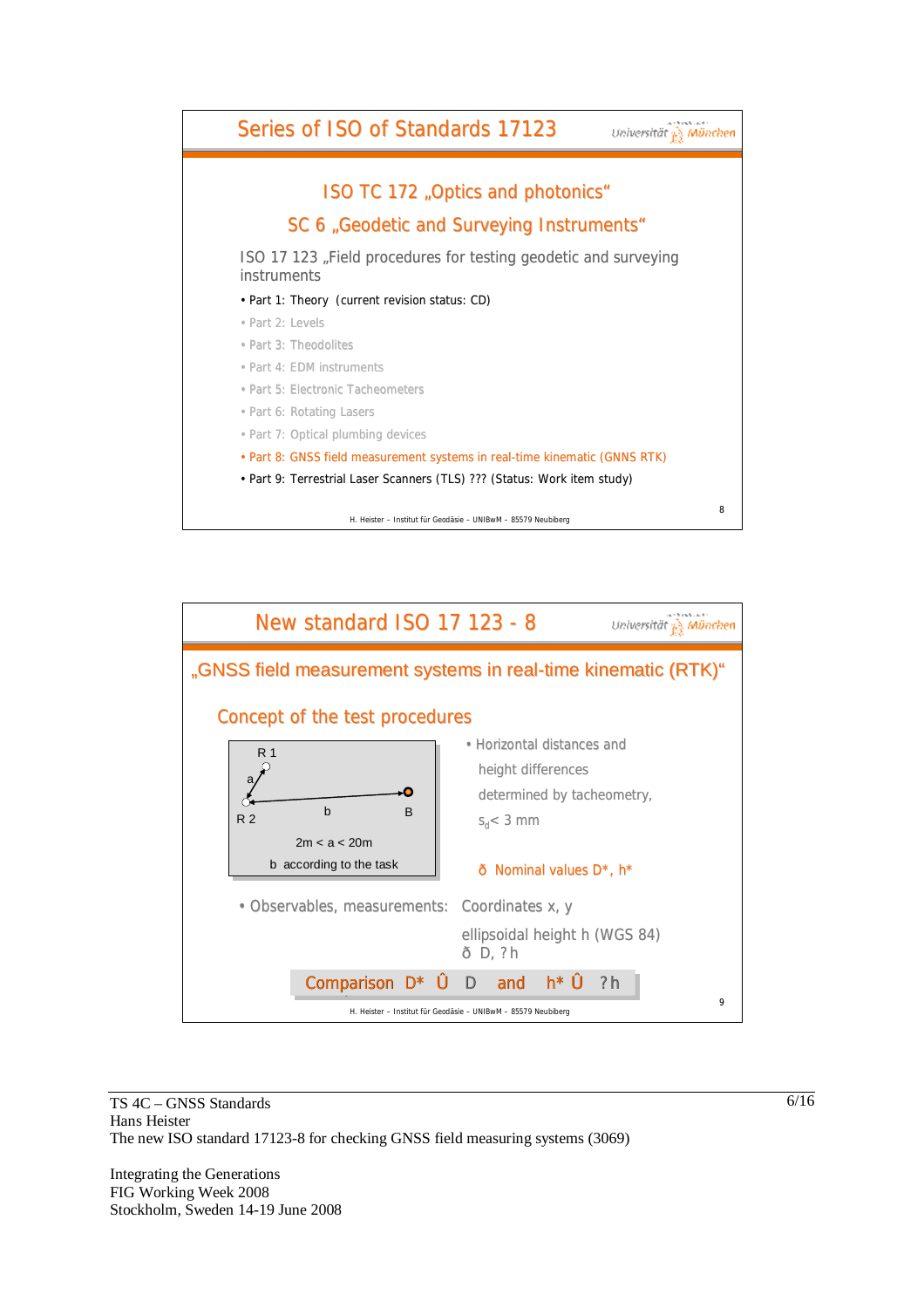



Integrating the Generations FIG Working Week 2008 Stockholm, Sweden 14-19 June 2008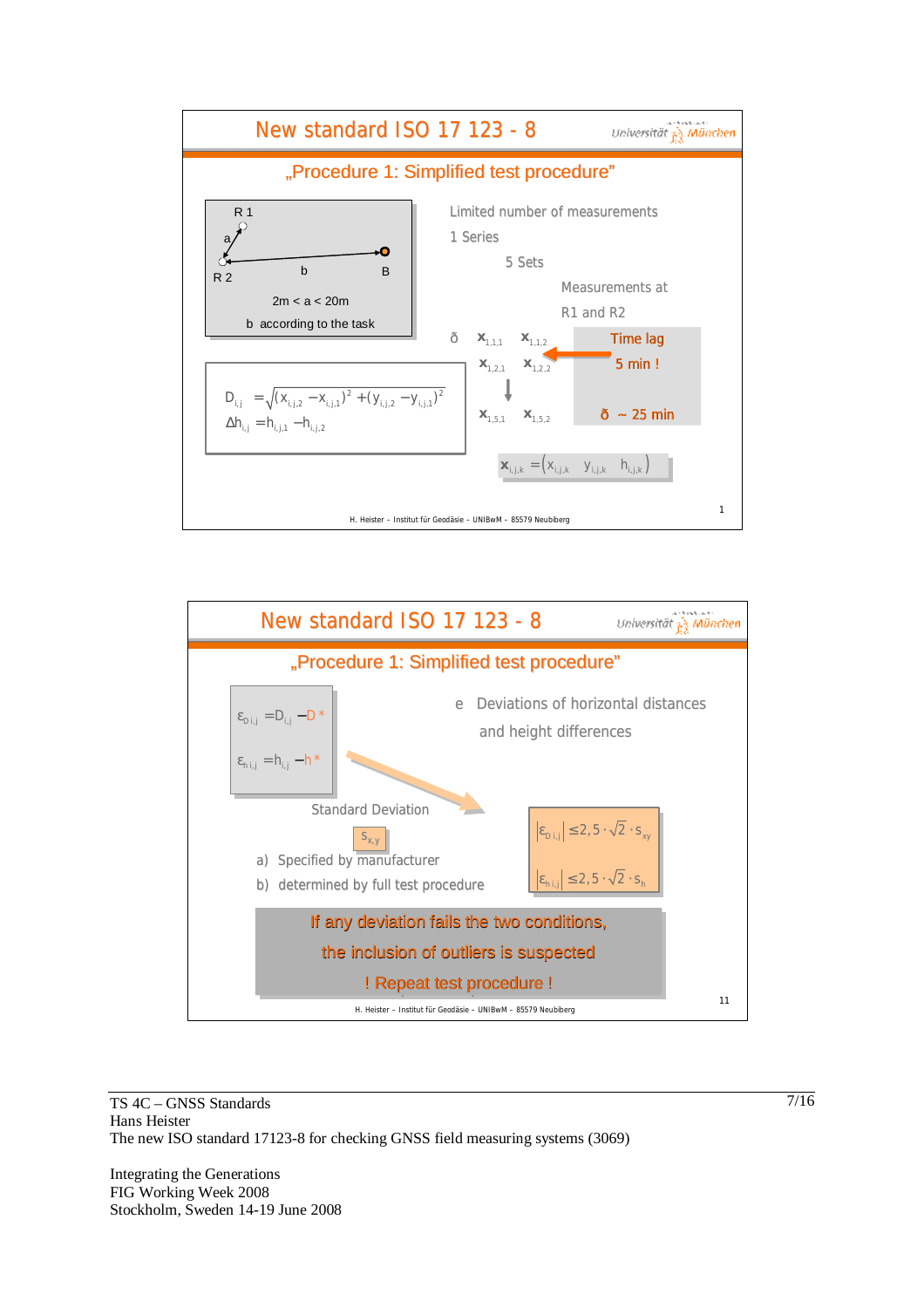



Integrating the Generations FIG Working Week 2008 Stockholm, Sweden 14-19 June 2008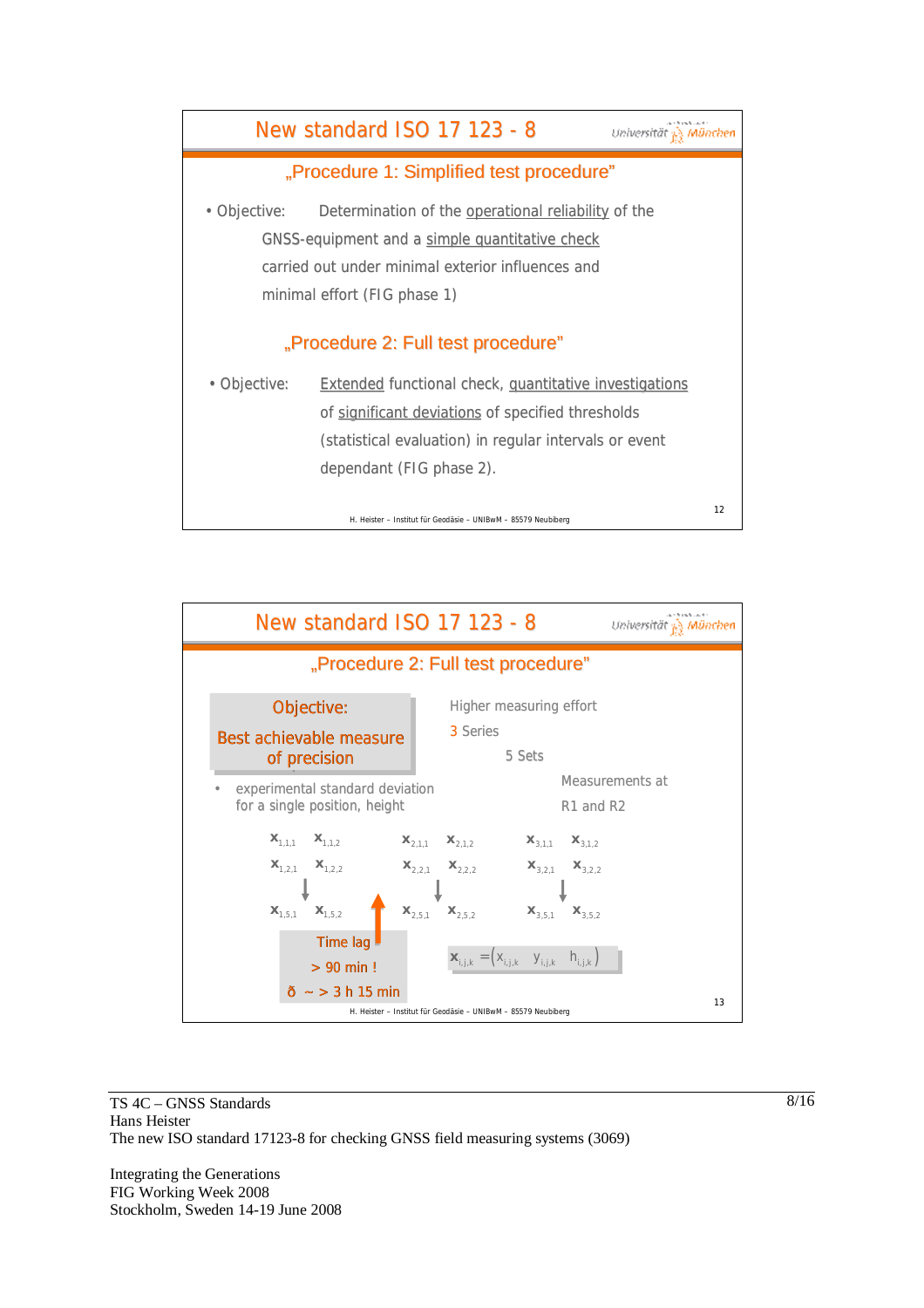



Integrating the Generations FIG Working Week 2008 Stockholm, Sweden 14-19 June 2008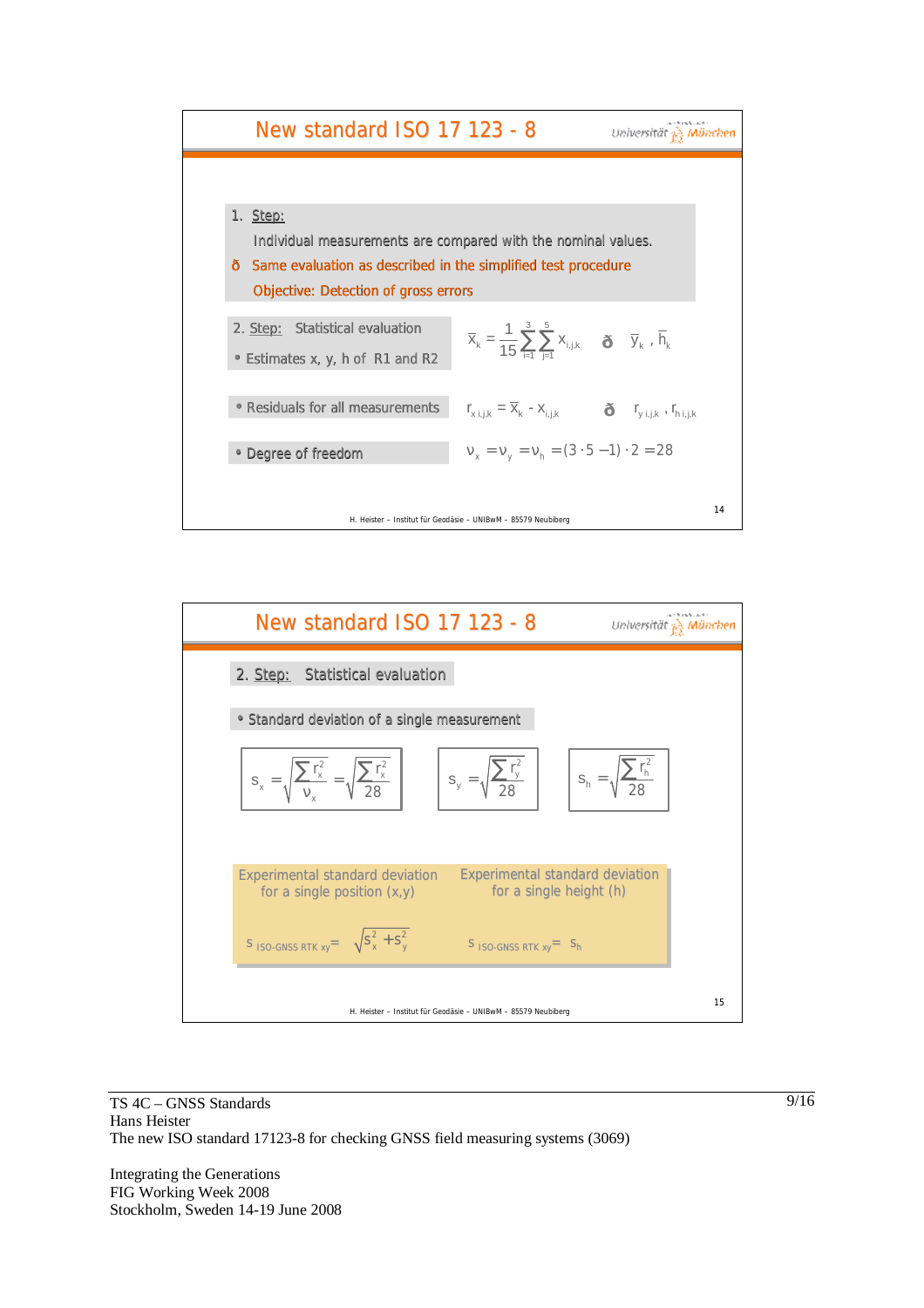



Integrating the Generations FIG Working Week 2008 Stockholm, Sweden 14-19 June 2008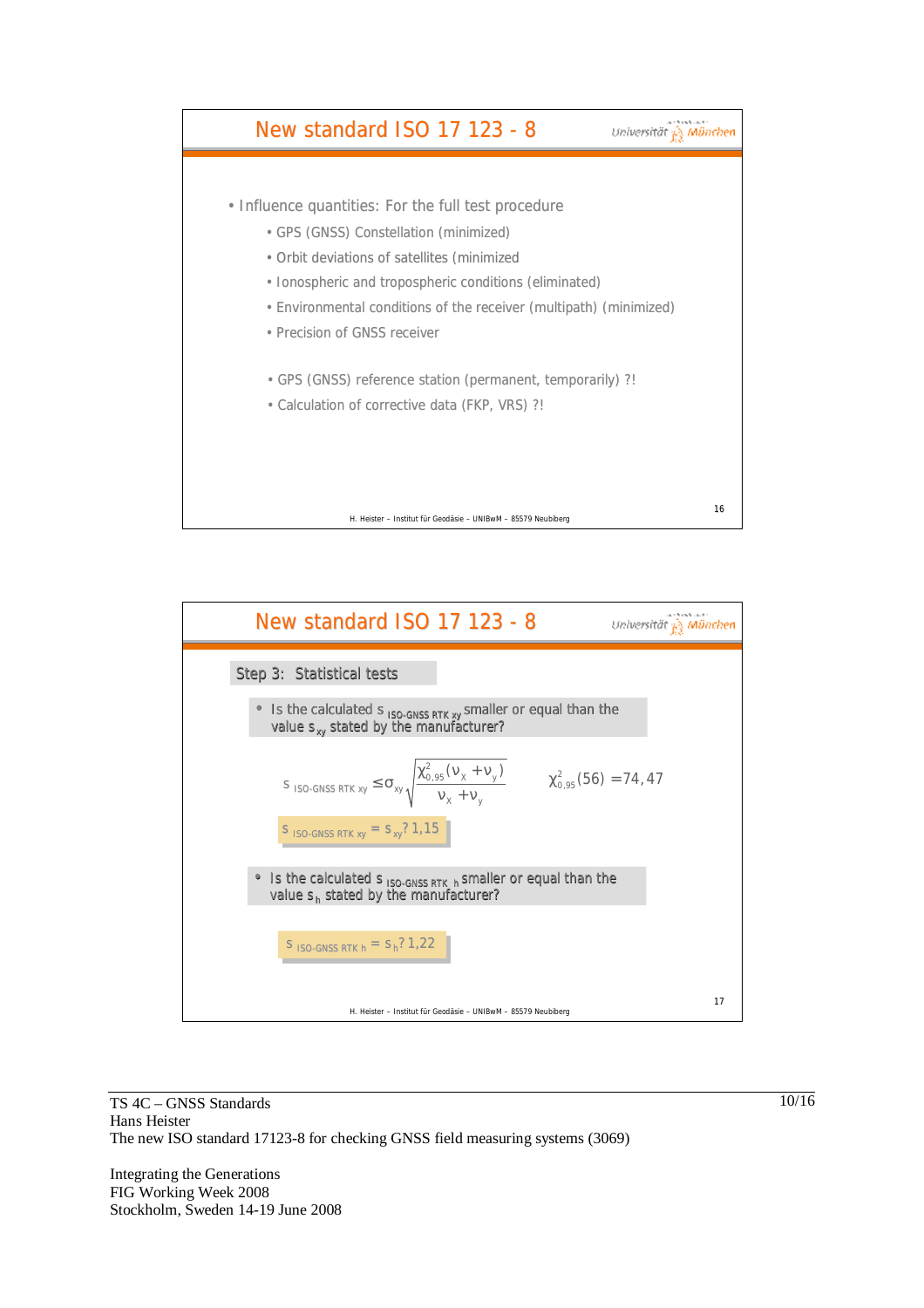



Integrating the Generations FIG Working Week 2008 Stockholm, Sweden 14-19 June 2008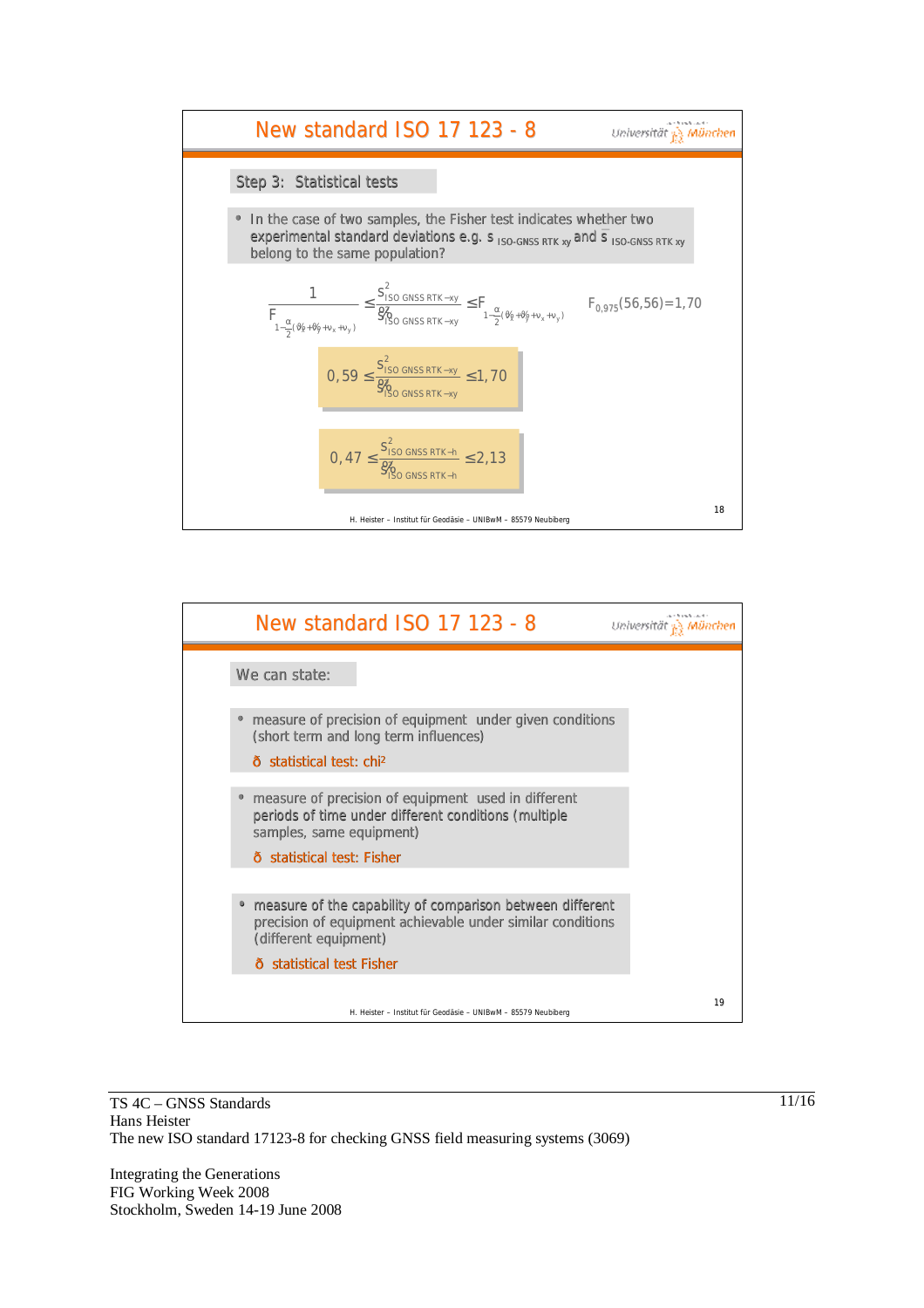



Integrating the Generations FIG Working Week 2008 Stockholm, Sweden 14-19 June 2008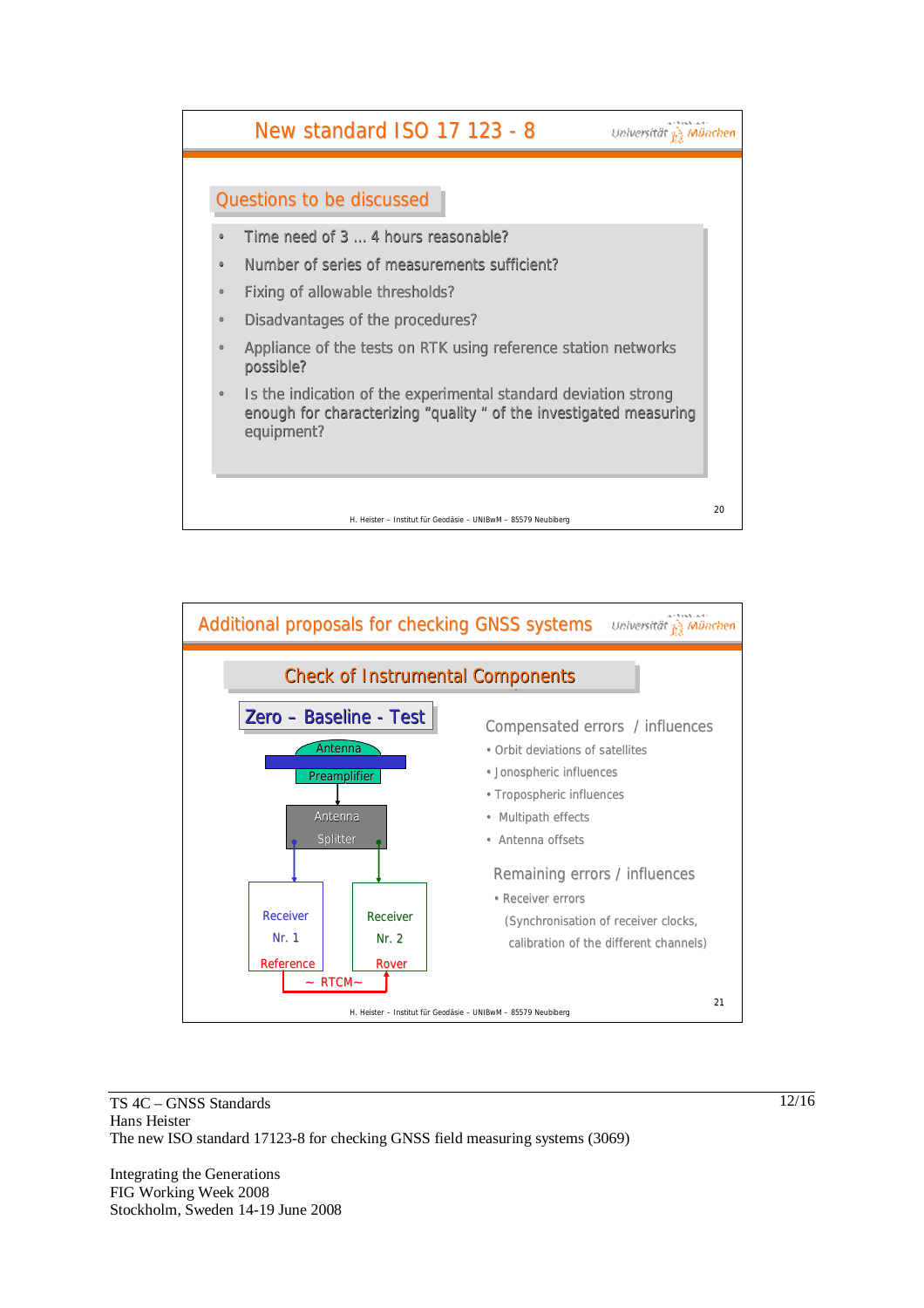



Integrating the Generations FIG Working Week 2008 Stockholm, Sweden 14-19 June 2008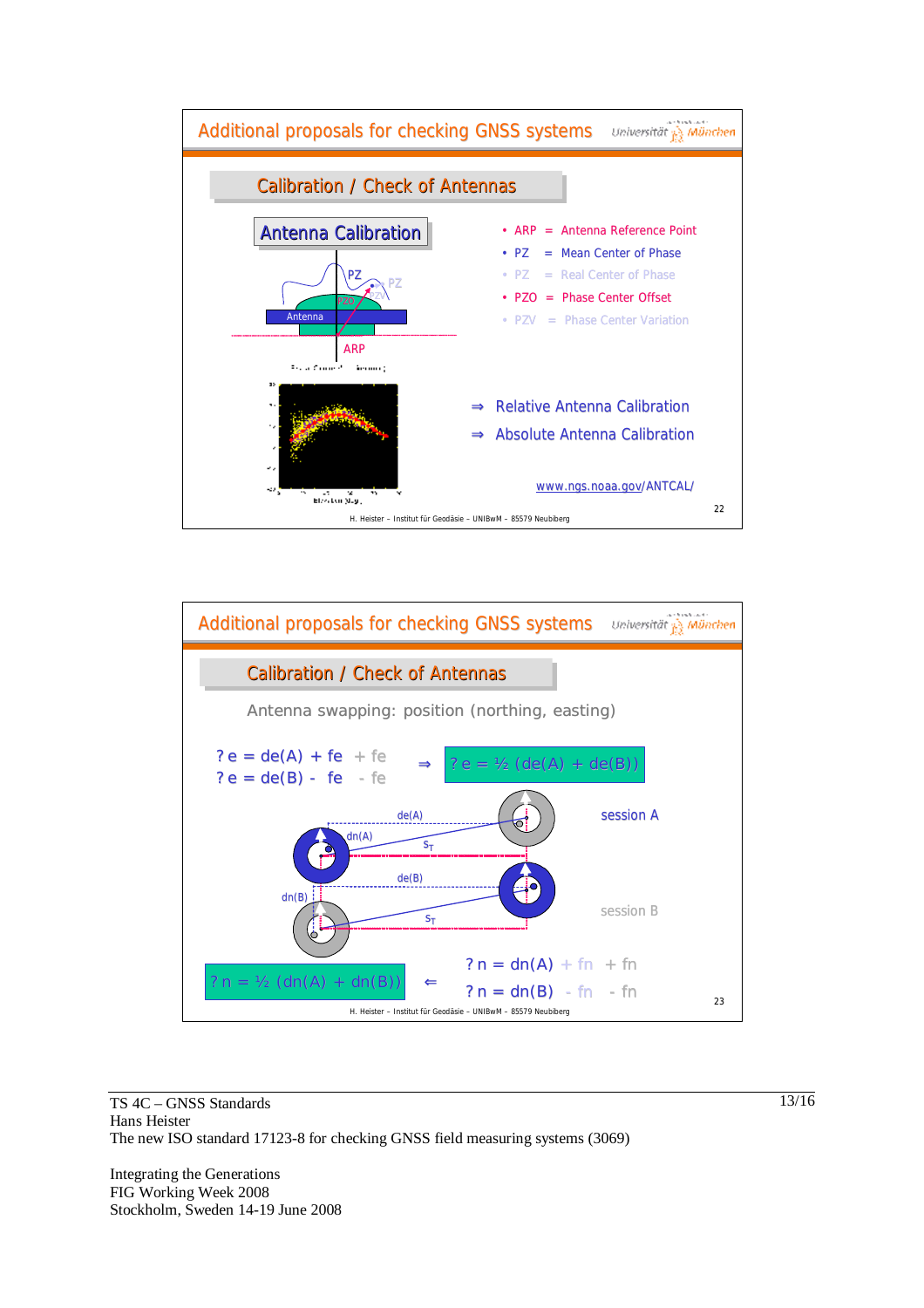



Integrating the Generations FIG Working Week 2008 Stockholm, Sweden 14-19 June 2008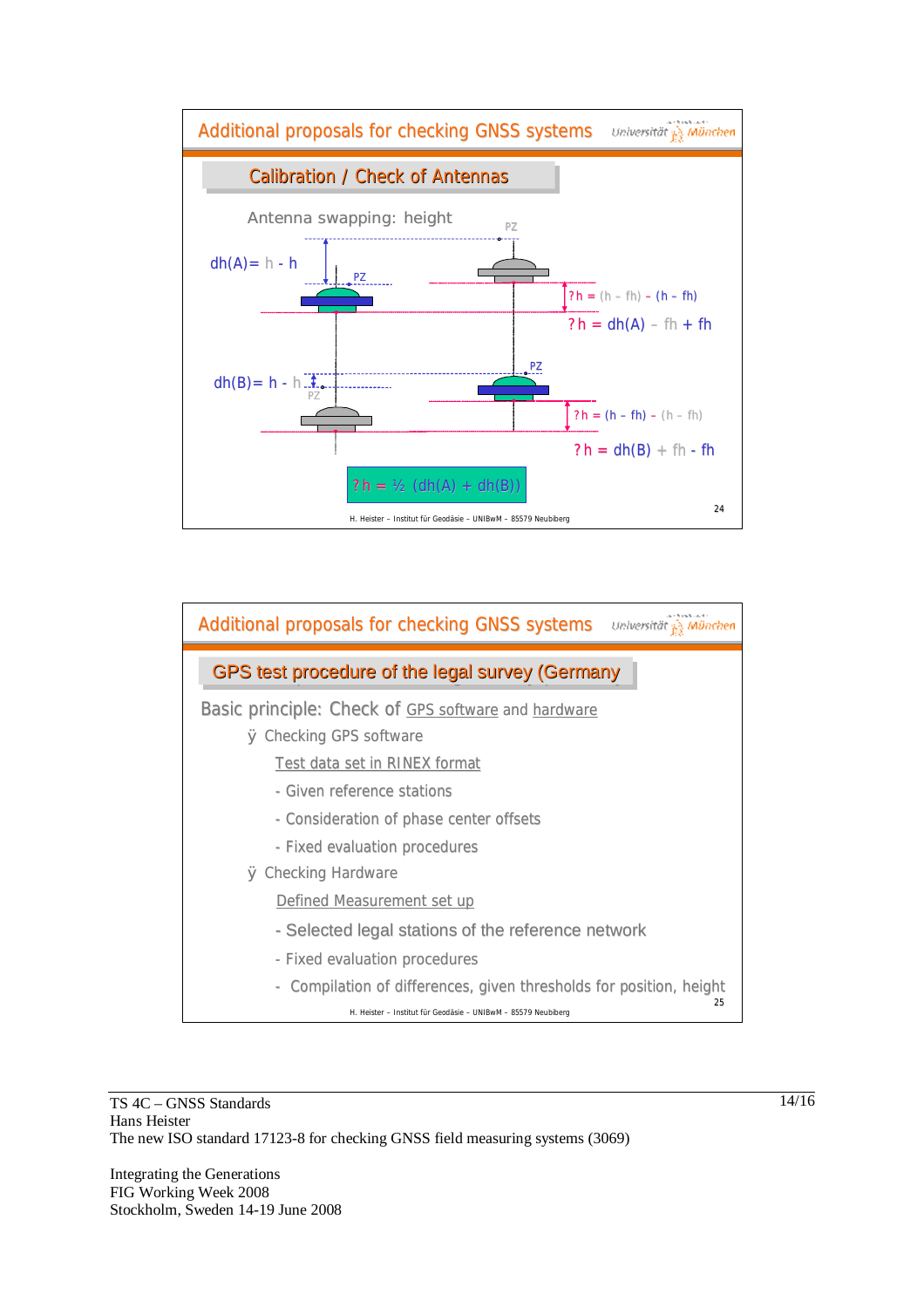

## **EFERENCES**

- Fuhlbrügge, H.-J. (2004): Untersuchungen zur Prüfung von GPS-Echtzeitsystemen als Beitrag zur Qualitätssicherung im Vermessungswesen. Mitteilungen aus den Geo- dätischen Instituten der Rheinischen Friedrich-Wilhelms-Universität Bonn, Nr. 91
- Fuhlbrügge, H-J. (2005): Zur Prüfung von GNSS-(Echtzeit)Systemen, Vortrag beim "Runden Tisch Kalibrierung Geodätischer Messmittel", Geodätisches Institut, Karlsruhe
- Heister, H., Woschitz, H., Brunner, F.K. (2005): Präzisionsnivellierlatten, Komponenten- oder Systemkalibrierung? Allgemeine Vermessungs-Nachrichten (AVN), 112. Jahrg., S. 233-238
- Hennes, M., Ingensand, H. (2000): Komponentenkalibrierung versus Systemkalibrierung. In: Schnädelbach, K. und Schilcher, M.: Ingenieurvermessung 2000, XIII. International Course on Engineering Surveying. Konrad Wittwer Verlag, Stuttgart, S. 166-177
- Rothacher, M. (2001): Kombination absoluter und relativer Antennenkalibrierungen. Proceedings 3. GPS-Antennen-Workshop 2001, Geodätisches Institut Bonn, 11.Mai 2001
- Rüeger, J.M., Brunner, F.K. (2000): On System Calibration and Type Testing of Digital Levels. Zeitschrift für Vermessungswesen (ZfV), 125. Jahrg., S. 120-130
- Staiger, R. (1998): Zur Überprüfung moderner Vermessungsgeräte. Allgemeine Vermessungs-Nachrichten (AVN), S. 365 – 372.